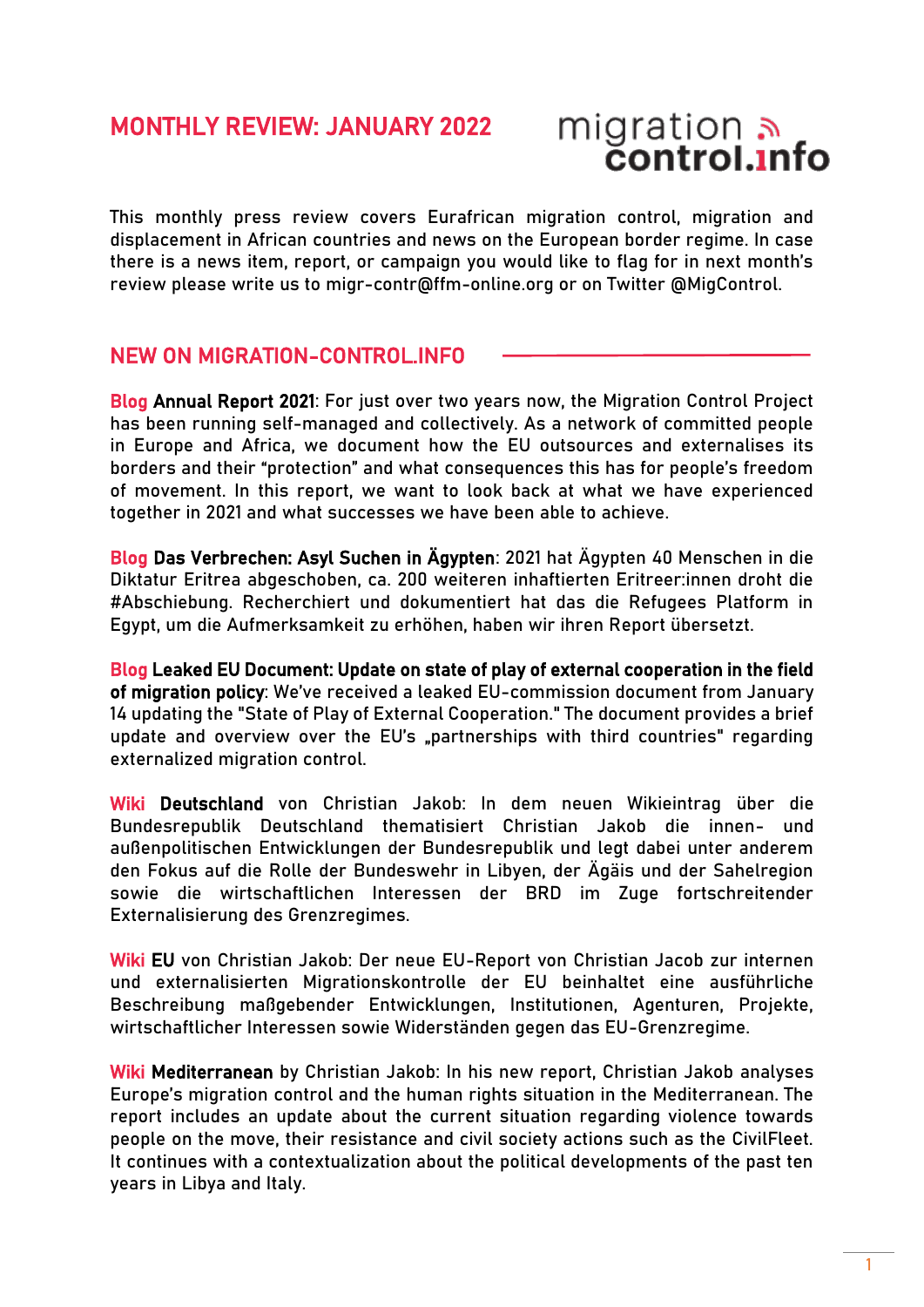## EAST AFRICA

Democratic Republic of Congo 10.01.22: The Guardian: [As violence in the Congo](https://www.unhcr.org/cgi-bin/texis/vtx/refdaily?pass=52fc6fbd5&id=61dd31aa3)  [escalates, thousands are effectively being held hostage:](https://www.unhcr.org/cgi-bin/texis/vtx/refdaily?pass=52fc6fbd5&id=61dd31aa3) "In a bare and violent patch of land in the Democratic Republic of the Congo, 75,000 people are living in what one UN field officer described as ´hellish conditions´. [...] Rhoe – a remote camp of internally displaced people (IDP) approximately 45km northeast of Bunia, the capital of DRC's Ituri province – is ´a tragedy waiting to happen´, according to those who have visited."

Ethiopia 08.01.22: Al Jazeera: [Dozens killed in Ethiopian air strike on IDP camp in](https://www.aljazeera.com/news/2022/1/8/dozens-killed-in-ethiopian-air-strike-on-idp-camp-in-tigray)  [Tigray](https://www.aljazeera.com/news/2022/1/8/dozens-killed-in-ethiopian-air-strike-on-idp-camp-in-tigray): "At least 56 people have been killed and 30 others wounded in Ethiopia's Tigray following an air raid on a camp for civilians displaced by the brutal conflict in the northern region, according to rebels and humanitarian workers. In a tweet on Saturday [8 January], Getachew Reda, a spokesman for the Tigrayan People's Liberation Front (TPLF) said "another callous drone attack" by Prime Minister Abiy Ahmed's forces on a camp for Internally Displaced People (IDPs) in Dedebit had "claimed the lives of 56 innocent civilians"."

#### See also 07.01.22: Reuters: UN: Air strike kills three in Eritrean refugee camp in [Ethiopia](https://www.reuters.com/world/africa/un-ethiopian-air-strike-kills-three-camp-eritrean-refugees-2022-01-07/)

Mozambique 06.01.22: DW: [Nordmosambik: Sorge vor Ausweitung des Konflikts](https://www.dw.com/de/nordmosambik-sorge-vor-ausweitung-des-konflikts/a-60352073)  (Northern Mozambique: Concerns about an expansion of the conflict) [Background Read]: There is a danger that the conflict could become entrenched in the region for some time: "What we are seeing in Mozambique is very reminiscent of Afghanistan or Mali. It is becoming increasingly difficult to control the extreme violence in northern Mozambique, and it is by no means clear which side will win in the end."

South Sudan 05.01.22: [The New Humanitarian](https://www.thenewhumanitarian.org/analysis/2022/1/5/why-return-displaced-people-thorny-issue-South-Sudan) [Background Read]: "South Sudan's government wants millions of people who fled the country's devastating civil war to return home ahead of national elections tentatively scheduled for 2023. But some humanitarians worry that returns could be risky, as violence continues to flare around the country despite a 2018 peace agreement and the subsequent formation of a unity government."

Sudan / Darfur 10.01.22: Dabanga: [Woman raped in Saraf Omra, nine injured in North](https://www.dabangasudan.org/en/all-news/article/woman-raped-in-saraf-omra-nine-injured-in-north-darfur-violence)  [Darfur violence:](https://www.dabangasudan.org/en/all-news/article/woman-raped-in-saraf-omra-nine-injured-in-north-darfur-violence) "Saraf Omra borders West and Central Darfur. People living in El Geneina, capital of West Darfur, reported that large numbers of militants armed with heavy weapons are gathering again in the areas north-east of the city, in particular in Jebel Moon. In the past two months, militant Arab tribesmen attacked villages, towns, and camps in Jebel Moon, Kereinik, and Sirba in West Darfur. At least 200 people were killed, dozens of villages burned to ashes, and thousands fled to other parts of the state or to neighbouring Chad."

Sudan 18.01.22: NYT: [Sudan's Security Forces Kill Protesters as U.S. Diplomats' Visit](https://www.nytimes.com/2022/01/18/world/africa/sudan-violence-protesters-killed.html)  [Nears](https://www.nytimes.com/2022/01/18/world/africa/sudan-violence-protesters-killed.html): "Sudanese security forces killed seven people and injured at least 100 others on Monday, a doctors' group said, the latest bloody protest to shake the country ahead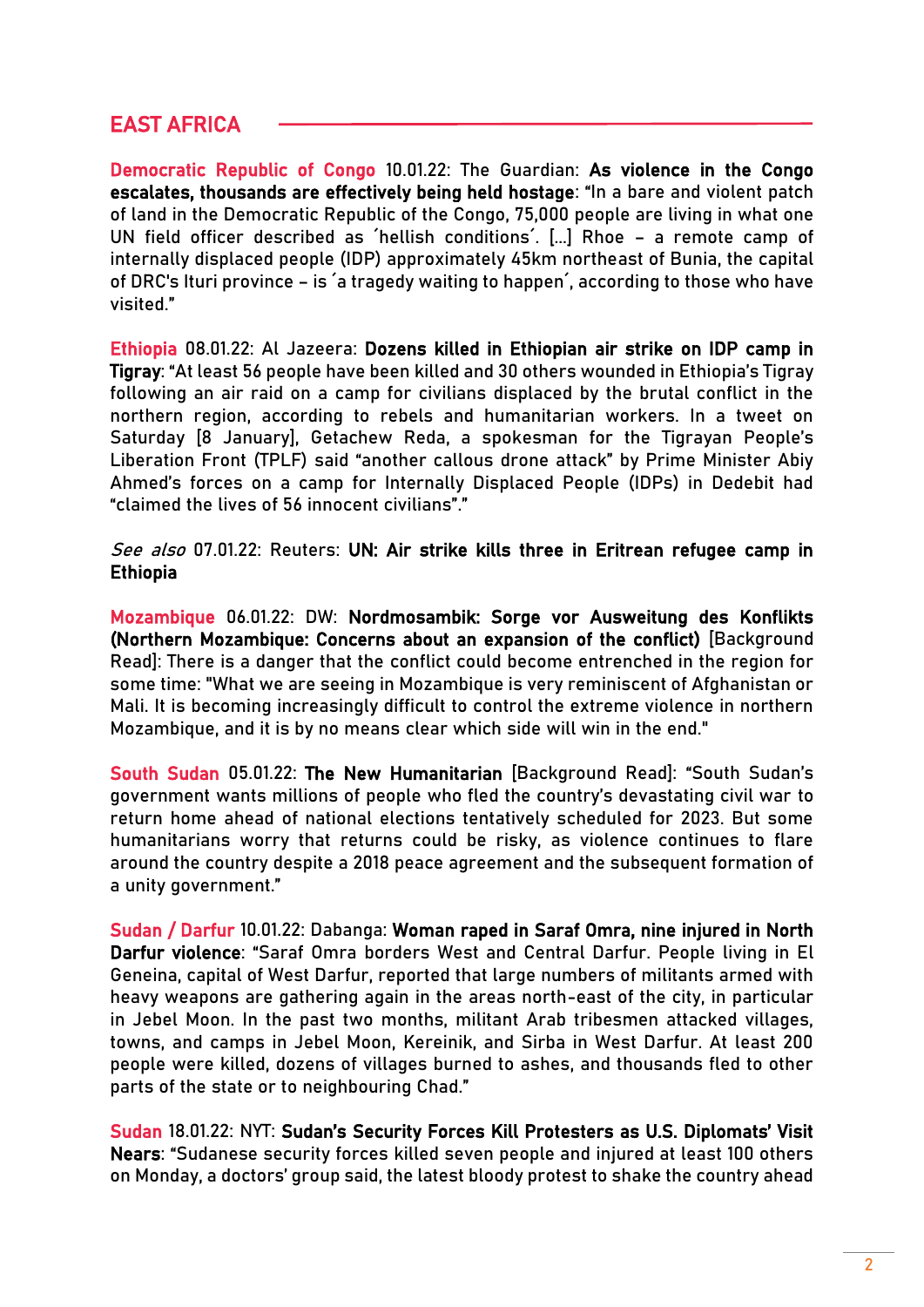of a visit by senior American diplomats seeking to support the revival of Sudan's faltering transition to democracy."

See also 03.01.21: taz: Premier tritt ab nach neuen Protesten: Sudans "Jahr des [Widerstands"](https://taz.de/Premier-tritt-ab-nach-neuen-Protesten/!5823261/) (Prime Minister steps down after new protests: Sudan's "Year of Resistance); 05.01.22: Al Jazeera: [What next for Sudan after PM Hamdok's](https://www.aljazeera.com/news/2022/1/5/what-next-for-sudan-after-pm-hamdoks-resignation)  [resignation?;](https://www.aljazeera.com/news/2022/1/5/what-next-for-sudan-after-pm-hamdoks-resignation) 08.01.22: Al Jazeera: [UN to hold talks in Sudan to end post-coup crisis;](https://www.aljazeera.com/news/2022/1/8/un-to-hold-sudan-talks-to-end-crisis-after-coup) 18.01.22: Al Jazeera: [Sudanese barricade streets as strike over protest deaths begins;](https://www.aljazeera.com/news/2022/1/18/sudanese-barricade-streets-as-strike-over-protest-deaths-begins) 18.01.22: NYT: [Sudan's Security Forces Kill Protesters as U.S. Diplomats' Visit Nears](https://www.nytimes.com/2022/01/18/world/africa/sudan-violence-protesters-killed.html); 21.01.22: Al Jazeera: [Sudanese hold 'day for martyrs' after anti](https://www.aljazeera.com/news/2022/1/21/sudanese-hold-day-for-martyrs-after-anti-coup-protest-deaths)-coup protest killings

Uganda 26.01.22: TNH: [In Uganda's Karamoja, rampant rustling and a militarised](https://www.thenewhumanitarian.org/news-feature/2022/1/26/Uganda-Karamoja-cattle-rustling-militarised-violence-returns?utm_source=The+New+Humanitarian&utm_campaign=db95909d9f-EMAIL_CAMPAIGN_2021_01_28_Weekly&utm_medium=email&utm_term=0_d842d98289-db95909d9f-75454181)  [response as violence returns](https://www.thenewhumanitarian.org/news-feature/2022/1/26/Uganda-Karamoja-cattle-rustling-militarised-violence-returns?utm_source=The+New+Humanitarian&utm_campaign=db95909d9f-EMAIL_CAMPAIGN_2021_01_28_Weekly&utm_medium=email&utm_term=0_d842d98289-db95909d9f-75454181) [Background Read]: "Armed rustlers raided Lokong's communal kraal, or cattle enclosure, in northeastern Uganda's Kaabong district in late November and stole nearly 1,000 cows, local officials said. […] In the last two years the raiders have returned, killing hundreds of people and stealing the cattle that are their livelihoods. A fresh disarmament campaign, launched by the army in July 2021, has so far failed to stem the violence, while drawing allegations of human rights abuses."

## NORTH AFRICA

Egypt 26.01.22: Al Jazeera: [US approves \\$2.5bn arms sale to Egypt, despite rights](https://www.aljazeera.com/news/2022/1/26/us-approves-2-5bn-arms-sale-egypt-despite-rights-concerns)  [concerns:](https://www.aljazeera.com/news/2022/1/26/us-approves-2-5bn-arms-sale-egypt-despite-rights-concerns) "United States President Joe Biden's administration has approved a massive arms sale to Egypt valued at about \$2.5bn, despite continued calls for Washington to curtail its support until Cairo improves its human rights record. The possible sale, which is not finalised, includes 12 Super Hercules C-130 transport aircraft and related equipment worth \$2.2bn, and air defence radar systems worth an estimated \$355m."

Libya 12.01.22: The Observers/France24: [Hundreds of asylum seekers detained in](https://observers.france24.com/en/africa/20220112-libya-arrests-asylum-seekers-migrants-unhcr-cdc-closure)  [Libya after closure of UN refugee centre](https://observers.france24.com/en/africa/20220112-libya-arrests-asylum-seekers-migrants-unhcr-cdc-closure): "Libyan security forces carried out a brutal operation in the early morning hours of January 10, arresting hundreds of hundreds of migrants, asylum seekers and refugees who had been camped out in front of a UN refugee centre in the Libyan capital Tripoli since October 2021."

See also 10.01.22: Middle East Eye: Libya: Hundreds of refugees attacked and detained [by authorities in Tripoli;](https://www.middleeasteye.net/news/libya-tripoli-migrants-refugees-attacked-detained) 10.01.22: Al Jazeera [Libyan security forces violently break up](https://www.aljazeera.com/news/2022/1/10/libya-security-forces-violently-break-up-migrant-protest)  [migrant protest;](https://www.aljazeera.com/news/2022/1/10/libya-security-forces-violently-break-up-migrant-protest) 13.01.22: taz: [Miliz gegen Migrant\\*innen \(](https://www.taz.de/!5825230)Milicias against Migrants)

Libya 25.01.22: AP: [Migrant abuses continue in Libya. So does EU border training:](https://apnews.com/article/coronavirus-pandemic-business-health-libya-migration-a30dd342513aeeede5a7558de4c3089d) "A confidential European Union military report calls for continuing a controversial EU program to train and equip Libya's coast guard and navy despite growing concerns about their treatment of migrants, a mounting death toll at sea, and the continued lack of any central authority in the North African nation."

Libya 28.01.22: euobserver: Libya '[abandoning migrants without water](https://euobserver.com/migration/154222)' in deserts: According to Benjamin Lewis from the Office of the UN High Commissioner for Human Right, Libya is "deporting more people faster than ever before" from Libya to the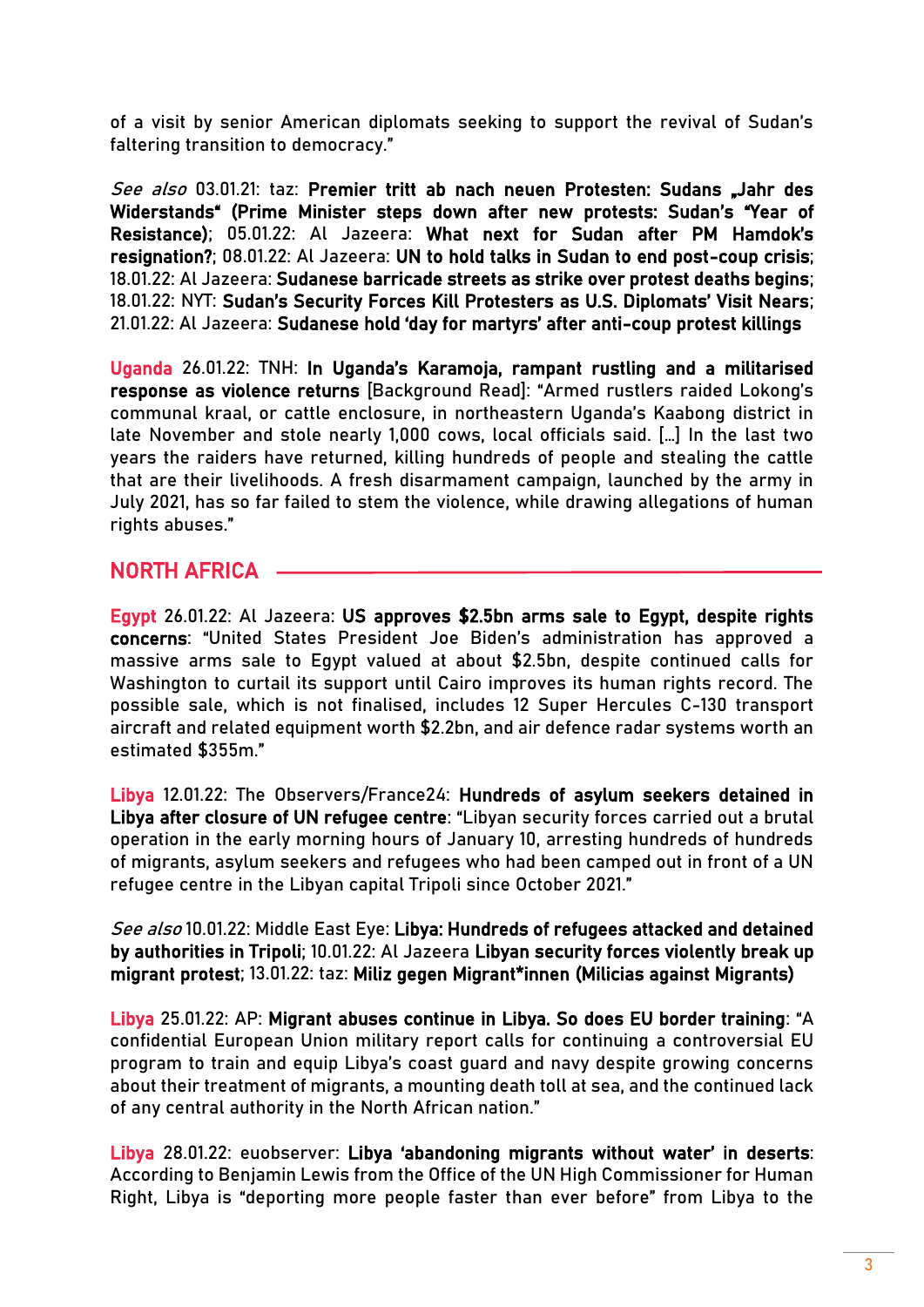desert. The deportations "appear linked to efforts to strengthen Libya's external border enforcement so as to prevent migrants from eventually arriving to Europe", he said further.

Libya 29.01.22: Al Jazeera: [What next for world powers in war-torn Libya?](https://www.aljazeera.com/news/2022/1/29/what-next-for-world-powers-in-war-torn-libya): "The presence of both Turkish and Russian forces in the North African country is deeply unsettling to European powers, unlike the United States, analysts say. At the start of this year, French officials announced the completion of the first phase of a withdrawal of foreign mercenaries from eastern Libya. According to diplomats, these guns for hire were from Chad. The news came against the backdrop of UN-backed efforts to lead the beleaguered North African country into elections in late 2021 [proving futile](https://www.aljazeera.com/news/2021/12/23/why-libya-election-got-postponed)."

Morocco 27.01.22: taz: [Marokko versucht das Wettrüsten](https://www.taz.de/!5829154) (Morocco tries arms race) [Background Read]: King Mohammed VI wants to develop his country into a regional military power. The North African state is investing more in armaments than ever before. The reason is the conflict over Western Sahara.

Tunisia 14.01.21: Al Jazeera: [Tunisia police use water cannon to disperse](https://www.aljazeera.com/news/2022/1/14/tunisia-police-use-water-cannon-on-hundreds-of-protesters)  [protesters:](https://www.aljazeera.com/news/2022/1/14/tunisia-police-use-water-cannon-on-hundreds-of-protesters) "The Tunisian police used water cannon, sticks and tear gas to disperse hundreds of protesters trying to reach central Tunis to demonstrate against the president in defiance of COVID-19 restrictions. A heavy police presence on Friday prevented the protesters from gathering on Habib Bourguiba Avenue, the main street in the centre of the capital that is the traditional focal point of demonstrations."

#### See also 16.01.22: Al Jazeera: Tunisia: Between untenable status quo and uncertain [future](https://www.aljazeera.com/news/2022/1/16/tunisia-between-untenable-status-quo-and-uncertain-future)

## WEST AFRICA

Central African Republic 21.01.22: ISS: [Wagner's dubious operatics in CAR and beyond](https://issafrica.org/iss-today/wagners-dubious-operatics-in-car-and-beyond) [Background Read]: "Russia has established a strong military presence in the Central African Republic (CAR) over the past four years, clandestinely using dubious actors like the military company Wagner, which is allegedly close to President Vladimir Putin. Wagner has become the deniable vanguard of a major Russian push into Africa, many analysts believe."

Burkina Faso 24.01.22: Al Jazeera: [Burkina Faso army says it has deposed President](https://www.aljazeera.com/news/2022/1/24/burkina-faso-army-says-it-has-deposed-president-kabore)  [Kabore:](https://www.aljazeera.com/news/2022/1/24/burkina-faso-army-says-it-has-deposed-president-kabore) "Burkina Faso's army has announced it has deposed President Roch Kabore, dissolved the government and the national assembly, and suspended the constitution, seizing control of the country after two days of unrest at army camps in the capital. The announcement, signed on Monday by Lieutenant Colonel Paul-Henri Sandaogo Damiba and read by another officer on state television, said the takeover had been carried out without violence and those detained were in a secure location. The country's borders have also been closed, it added."

See also 06.01.22: TRTWorld: [Thousands of Burkina Faso schools closed in fear of](https://www.trtworld.com/africa/thousands-of-burkina-faso-schools-closed-in-fear-of-militant-attacks-53363)  [militant attacks;](https://www.trtworld.com/africa/thousands-of-burkina-faso-schools-closed-in-fear-of-militant-attacks-53363) 11.01.22: Thomson Reuters Foundation: [Eight soldiers in Burkina Faso](https://news.trust.org/item/20220111172517-igtef/)  [arrested for alleged plot;](https://news.trust.org/item/20220111172517-igtef/) 25.01.22: Al Jazeera: [Who is Paul-Henri Damiba, leader of](https://www.aljazeera.com/news/2022/1/25/burkina-faso-coup-leader-paul-henri-sandaogo-damiba)  [the Burkina Faso coup?;](https://www.aljazeera.com/news/2022/1/25/burkina-faso-coup-leader-paul-henri-sandaogo-damiba) 26.01.22: Al Jazeera: [Pro-coup supporters rally in Burkina](https://www.aljazeera.com/news/2022/1/25/pro-coup-supporters-rally-in-burkina-faso-as-un-condemns-takeover)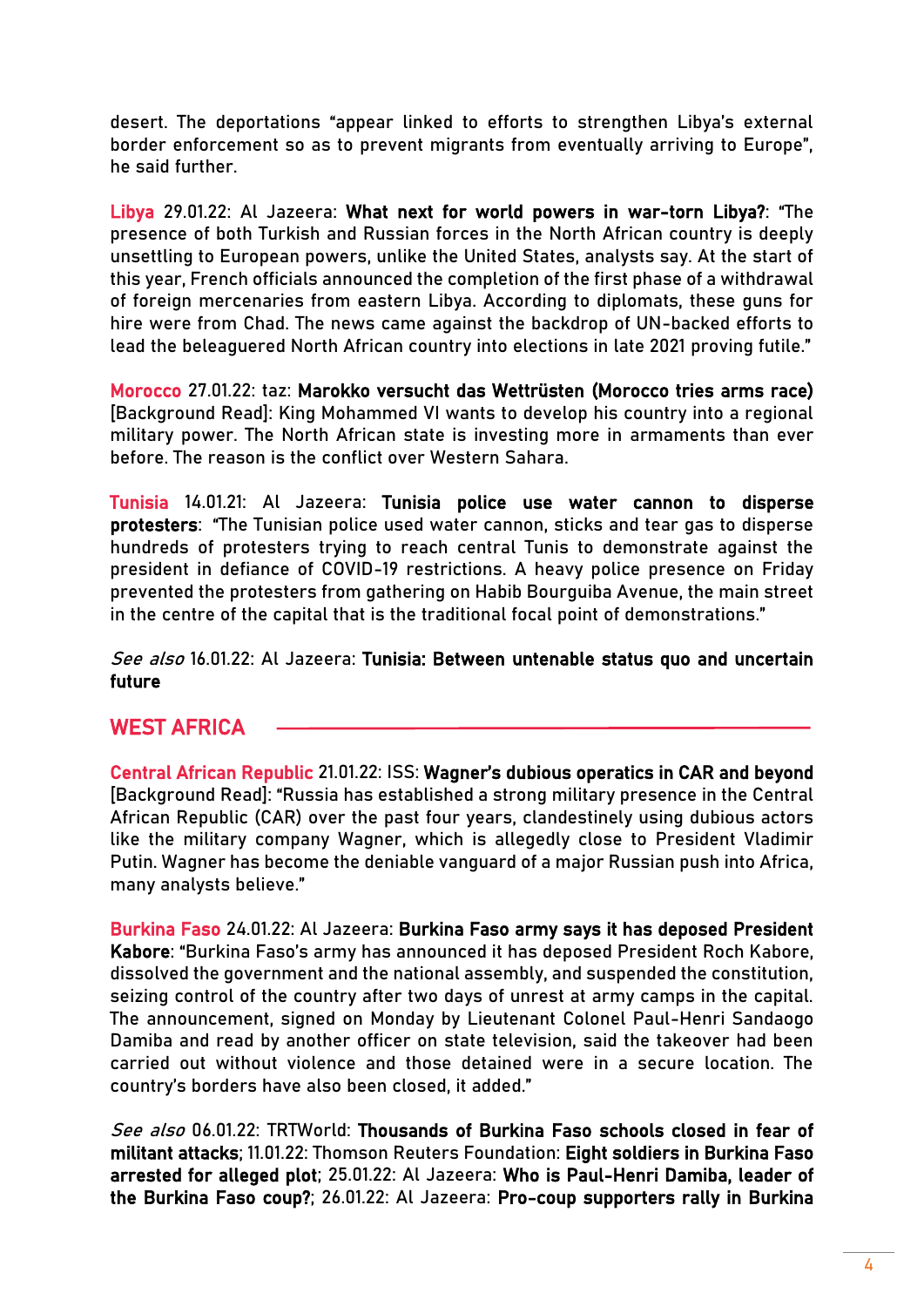[Faso as UN condemns takeover;](https://www.aljazeera.com/news/2022/1/25/pro-coup-supporters-rally-in-burkina-faso-as-un-condemns-takeover) 27.01.22: NYT: [After Coup in Burkina Faso, Protesters](https://www.nytimes.com/2022/01/25/world/africa/burkina-faso-coup-russians.html)  [Turn to Russia for Help;](https://www.nytimes.com/2022/01/25/world/africa/burkina-faso-coup-russians.html) 28.01.22: Al Jazeera: [ECOWAS suspends Burkina Faso after](https://www.aljazeera.com/news/2022/1/28/ecowas-suspends-burkina-faso-after-coup)  [military coup](https://www.aljazeera.com/news/2022/1/28/ecowas-suspends-burkina-faso-after-coup) 29.01.22 NYT: [Five African Countries. Six Coups. Why Now?](https://www.nytimes.com/article/burkina-faso-africa-coup.html)

Mali 27.01.22: Al Jazeera: [Denmark pulls troops from Mali as military gov't swipes at](https://www.aljazeera.com/news/2022/1/27/denmark-pulls-mali-troops-out-as-junta-takes-swipe-at-france)  [France](https://www.aljazeera.com/news/2022/1/27/denmark-pulls-mali-troops-out-as-junta-takes-swipe-at-france): "Denmark has said it will start pulling its troops out of Mali after the West African country's transitional government this week insisted on an immediate withdrawal, a blow to France as its security operations in the Sahel region begin to unravel. The decision comes amid tensions between Mali and its international partners, including regional bodies and the European Union, that have sanctioned Mali after the military government failed to organise elections following two coups."

See also 01.01.22: Al Jazeera: Mali proposes five-year election delay to West African [bloc;](https://www.aljazeera.com/news/2022/1/1/mali-proposes-five-year-election-delay-west-african-bloc-ecowas) 07.01.22: DW: [Mali: Franzosen gehen, die Russen kommen;](https://www.dw.com/de/mali-franzosen-gehen-die-russen-kommen/a-60362170) 14.01.21: Al Jazeera: [Malians rally after army calls for protests over ECOWAS sanctions;](https://www.aljazeera.com/news/2022/1/14/malians-rally-after-army-calls-protests-over-ecowas-sanctions) 17.01.22: VoA: [UN](https://www.voanews.com/a/un-mission-to-mali-temporarily-grounds-all-flights-citing-sanctions-restrictions-/6399884.html)  [Mali Mission Temporarily Grounds All Flights Following Sanctions Restrictions;](https://www.voanews.com/a/un-mission-to-mali-temporarily-grounds-all-flights-citing-sanctions-restrictions-/6399884.html) 20.01.22: taz: [Berlin empört über Bamako](https://taz.de/Mali-stoppt-Bundeswehrflug/!5825853/) (Berlin outraged by Bamako); 22.01.22: Tagesspiegel: [Lambrecht lehnt Abzug aus Mali ab](https://www.tagesspiegel.de/politik/so-einfach-machen-wir-es-den-russen-nicht-lambrecht-lehnt-abzug-der-bundeswehr-aus-mali-ab/27998660.html) (Lambrecht rejects withdrawal from Mali); 25.01.21: ISS: [Beyond ECOWAS sanctions, how can Mali overcome the](https://issafrica.org/iss-today/beyond-ecowas-sanctions-how-can-mali-overcome-the-crisis)  [crisis?;](https://issafrica.org/iss-today/beyond-ecowas-sanctions-how-can-mali-overcome-the-crisis) 27.01.22: German Foreign Policy: [Koloniale Reflexe](https://www.german-foreign-policy.com/news/detail/8824/) (Colonial Reflexes)

Nigeria 09.01.22: The Guardian: [At least 200 villagers killed by bandits in north-west](https://www.theguardian.com/world/2022/jan/09/hundreds-villagers-killed-by-bandits-in-north-west-nigeria)  [Nigeria](https://www.theguardian.com/world/2022/jan/09/hundreds-villagers-killed-by-bandits-in-north-west-nigeria): "At least 200 people are believed to have been killed in villages in the northwestern Nigerian state of Zamfara, in some of the deadliest attacks by armed bandits at large in the region. Gunmen, themselves fleeing from airstrikes by the Nigerian army, attacked villages for days, opening fire and burning homes between Tuesday and Thursday."

Sahel 24.01.22: ISS: [No easy answers to Lake Chad Basin's security dilemmas](https://issafrica.org/iss-today/no-easy-answers-to-lake-chad-basins-security-dilemmas) [Background Read]: "It has been two decades since Mohammed Yusuf founded the group that became known as Boko Haram, and over a decade since its violent attacks reached the scale of an insurgency. […] The death of Shekau, Yusuf's successor, in May 2021 should have been a celebrated end to his reign of terror in the region. However, the involvement of the rival ISWAP faction only shifted the course of the insurgency."

## WEST ASIA

Lebanon 12.01.22: Al Jazeera: [Migrants fleeing Lebanon by sea accuse Greece of abuse](https://www.aljazeera.com/features/2022/1/12/migrants-fleeing-lebanon-by-sea-accuse-greece-of-abuse) [Background Read]: "With three-quarters of the population living in poverty, fuel shortages forcing power plants to shut and the value of the currency plunging with no end in sight, a growing number of Lebanese and Syrians are resorting to migration. "They recount being caught in a web of illegal pushbacks and arbitrary detention that human rights organisations describe as an increasingly common tool to keep migrants out of Europe."

Turkey 03.01.2022: Politico: [Turkey puts its migrant security system on display for](https://www.politico.eu/article/turkey-migrant-security-system-iran-border-europe-afghanistan/)  [Europe](https://www.politico.eu/article/turkey-migrant-security-system-iran-border-europe-afghanistan/) [Background Read]: "Turkey has constructed one of the world's largest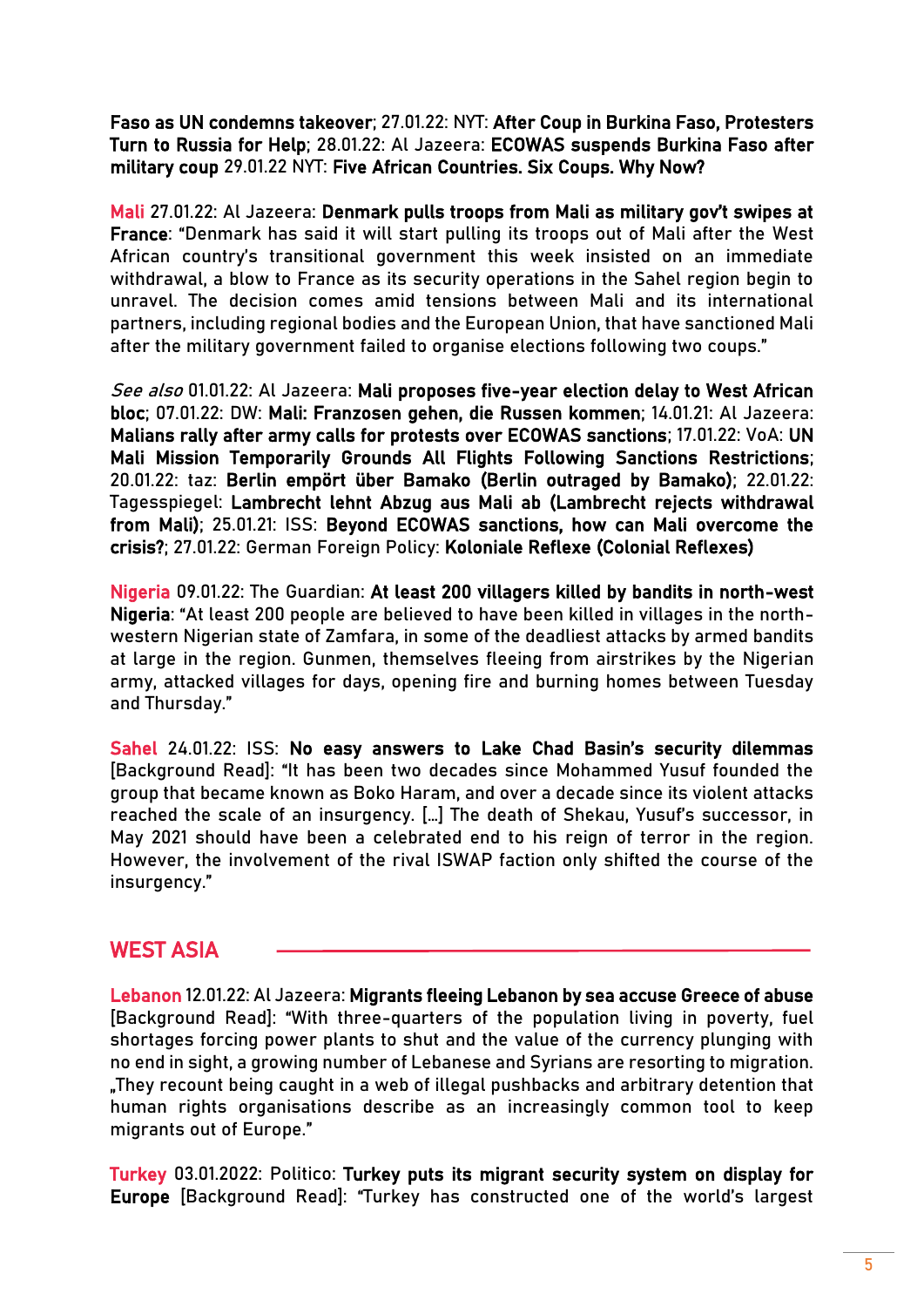migrant-detention systems. As researchers at the Global Detention Project have [detailed,](https://www.globaldetentionproject.org/immigration-detention-in-turkey-trapped-at-the-crossroad-between-asia-and-europe) the country maintains a formal network of 27 "pre-removal" centers that can collectively hold nearly 16,000 people awaiting deportation. Additionally, Turkey has an informal, ad hoc network scattered along the border: detention sites, airport transit zones and police stations all used as temporary lock-up facilities. The system has grown, in part, at the EU's behest. The bloc signed a deal with Turkey in 2016 to help expand the country's migrant detention capacity. The pact came about following a refugee spike in 2015, when over 1.3 million people [applied](https://www.pewresearch.org/global/2016/08/02/number-of-refugees-to-europe-surges-to-record-1-3-million-in-2015/) for asylum in the EU double the previous record. About half of those came from Afghanistan, Iraq and Syria."

Yemen 23.01.22: NYT: [Saudi-Led Airstrikes Kill Scores at a Prison in Yemen:](https://www.nytimes.com/2022/01/21/world/middleeast/yemen-saudi-arabia-airstrike.html) "The International Committee of the Red Cross said more than 100 people had been killed or injured overnight in the detention center in Saada. […] No other information about the victims was immediately available, but Save the Children said early reports indicated that most were African migrants, who attempt to cross through Yemen on their way to seek work in saudi Arabia and the other Gulf countries."

## EUROPE

Central Mediterranean 14.01.22: Daily Sabah: [Turkey rescues 81 migrants subjected to](https://www.dailysabah.com/politics/eu-affairs/turkey-rescues-81-migrants-subjected-to-inhumane-treatment-by-greece)  [inhumane treatment by Greece:](https://www.dailysabah.com/politics/eu-affairs/turkey-rescues-81-migrants-subjected-to-inhumane-treatment-by-greece) "Insisting on its violation of international law, Greece continues to push irregular migrants back to Turkish territorial waters by subjecting them to inhumane treatment. Most recently, an irregular migrant group of 43 Syrians, 36 Afghan nationals and two Iranian nationals, pushed back to Turkey by Greece, was detected, and Turkish forces extended their hand to the victims who were about to freeze in the Maritsa (Meriç) River in the northwestern border province Edirne."

See also 04.01.22: Al Jazeera: Dozens of migrants seek refuge on Mediterranean oil [rig;](https://www.aljazeera.com/news/2022/1/4/dozens-of-migrants-seek-refuge-on-mediterranean-oil-rig) 20.01.22: Twitter: [Mare Jonio saved 200 Persons;](https://twitter.com/RescueMed/status/1484124997320953857) 20.01.22: Twitter: [MSF saved two](https://twitter.com/MSF_Sea/status/1484082565875126272)  [boats with 200 persons;](https://twitter.com/MSF_Sea/status/1484082565875126272) 20.01.22: Twitter: [Louise Michel saved 62 persons](https://twitter.com/MVLouiseMichel/status/1484152908379787264)

Cyprus 06.01.22: TAZ: [Auf Zypern demonstrieren Migranten](https://taz.de/Hoechste-Migrantenquote-in-der-EU/!5823608/) (Migrants demonstrate on Cyprus): With warning shots, Cypriot police tried to disperse a group of migrants in the coastal city of Paphos on Tuesday night [4 January]. It was the second day of massive clashes in which two people have been injured so far, according to authorities. The Pournara reception center in the village of Kokkinotrimithia is considered to be severely overcrowded. Its capacity is 800 people, but in fact about 2,500 people, including many from African countries, as well as over 250 children and young people under the age of 16 also live there in completely inadequate conditions.

France **/ UK** 10.01.22: The Guardian: [France to push for EU-wide UK migration treaty](https://www.theguardian.com/world/2022/jan/10/france-to-push-for-eu-wide-uk-migration-treaty-over-channel-crossings)  [over Channel crossings:](https://www.theguardian.com/world/2022/jan/10/france-to-push-for-eu-wide-uk-migration-treaty-over-channel-crossings) "France will press the EU to negotiate an asylum and migration treaty with the UK in an attempt to deter people from making the dangerous Channel crossing. A senior French government official said the purpose of an EU-UK treaty would be to open up "a legal means of immigration with Great Britain, so people can legally go to Great Britain to seek asylum". The source added that "obviously that means reciprocity", suggesting British authorities could send people denied asylum back to the European country in which they had arrived."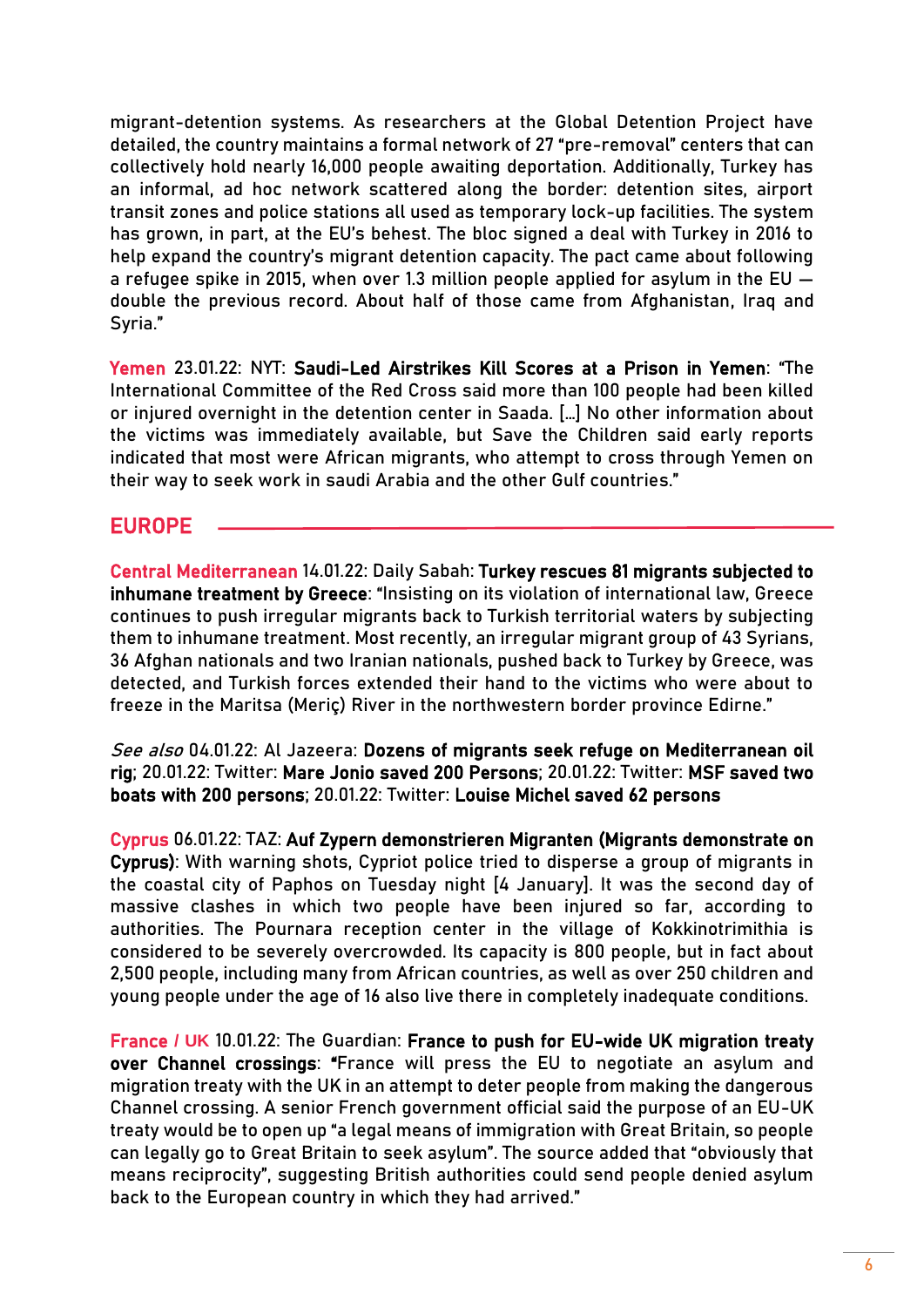See also 10.01.22: Guardian: Afghans risk dying in freezing temperatures in Calais, [charities warn](https://www.theguardian.com/world/2022/jan/10/afghans-risk-dying-in-freezing-temperatures-in-calais-charities-warn)

Germany 12.01.21: DW: [Zahl der Asylanträge steigt deutlich](https://p.dw.com/p/45PLU) (Number of Asylum Claims rises significantly): Figures from the Federal Office for Migration and Refugees (BAMF) show that the agency received around 190,800 asylum applications in 2021. The figures are available to the Deutsche Presse-Agentur. Around 148,000 of the applications were applying for asylum in Germany for the first time – the highest number since 2018. Around 17.5 % of the initial applications were submitted for children under the age of one, who were born in Germany.

Greece 29.12.22: Infomigrants: [Three suspects charged with murder following boat](https://www.infomigrants.net/en/post/37506/three-suspects-charged-with-murder-following-boat-tragedy)  [tragedy](https://www.infomigrants.net/en/post/37506/three-suspects-charged-with-murder-following-boat-tragedy): "Three people have been charged with murder in Greece following the death of 16 migrants who were killed when a boat from Turkey to Italy capsized near the Greek island of Paros. […] They were charged with causing an accident at sea, intentional manslaughter and membership in a criminal organization, the coast guard said."

Greece 10.01.22: Al Jazeera: [Cuban asylum seekers in Greece 'forcibly expelled' to](https://www.aljazeera.com/news/2022/1/10/like-a-nightmare-cubans-allege-expulsions-to-turkey)  [Turkey:](https://www.aljazeera.com/news/2022/1/10/like-a-nightmare-cubans-allege-expulsions-to-turkey) "At least 30 Cubans, hoping to claim asylum in Europe, were forcibly expelled from Greece to Turkey towards the end of last year, according to interviews conducted by Al Jazeera and rights organizations. […] Allegations made to Al Jazeera and rights organizations include accounts of forced undressing, beatings, detention without food or water, confiscation of passports, money and other personal belongings, refusal to register asylum claims, and forced water immersion prior to and during the expulsion process."

Greece 19.01.22: The Guardian: [Greece receives six French fighter jets as part of](https://www.theguardian.com/world/2022/jan/19/greece-receives-six-french-fighter-jets-as-part-of-115bn-military-overhaul)  [€11.5bn military](https://www.theguardian.com/world/2022/jan/19/greece-receives-six-french-fighter-jets-as-part-of-115bn-military-overhaul) overhaul: "The centre-right administration has announced a sevenfold increase in defence spending on last year. Greek combat pilots are frequently forced to engage in mock dogfights in Aegean airspace disputed by Turkey, and Mitsotakis described the need to upgrade the air force as urgent. In addition to 24 Rafales old and new, Athens will take stock of warships, helicopters and 84 modernised, US-made F-16s aircraft as part of a procurement programme that will also include the purchase of Meteor air-to-air missiles."

Greece 21.01.22: Heinrich-Böll Stiftung: [Auf dem Radar: Wie in Griechenland](https://www.boell.de/de/2022/01/21/wie-in-griechenland-zivilgesellschaftliche-arbeit-bedroht-wird?dimension1=startseite)  [zivilgesellschaftliche Arbeit bedroht wird](https://www.boell.de/de/2022/01/21/wie-in-griechenland-zivilgesellschaftliche-arbeit-bedroht-wird?dimension1=startseite) (On the Radar: How Civil Society Work is Threatened in Greece) [Background Read]: Civil society actors have been working for years to ensure that the fundamental rights of people seeking asylum in Europe are respected. In doing so, they become targets of an aggressive policy of deterrence that endangers refugees and solidarity work alike. A series of new laws illustrates this.

Lithuania 03.01.22: DW: [Litauen fliegt knapp 100 Iraker in die Heimat](https://www.dw.com/de/litauen-fliegt-knapp-100-iraker-in-die-heimat/a-60315457) (Lithuania flies home nearly 100 Iraqis): Since the beginning of August 2021, the Lithuanian Border Guard has been turning away migrants, and the migrants who have arrived so far have been taken to five reception centers. According to the authorities, 3166 people are currently living there. A total of 537 migrants have already been flown back to their7omelandd, 55 of them against their will, he said. According to the Ministry of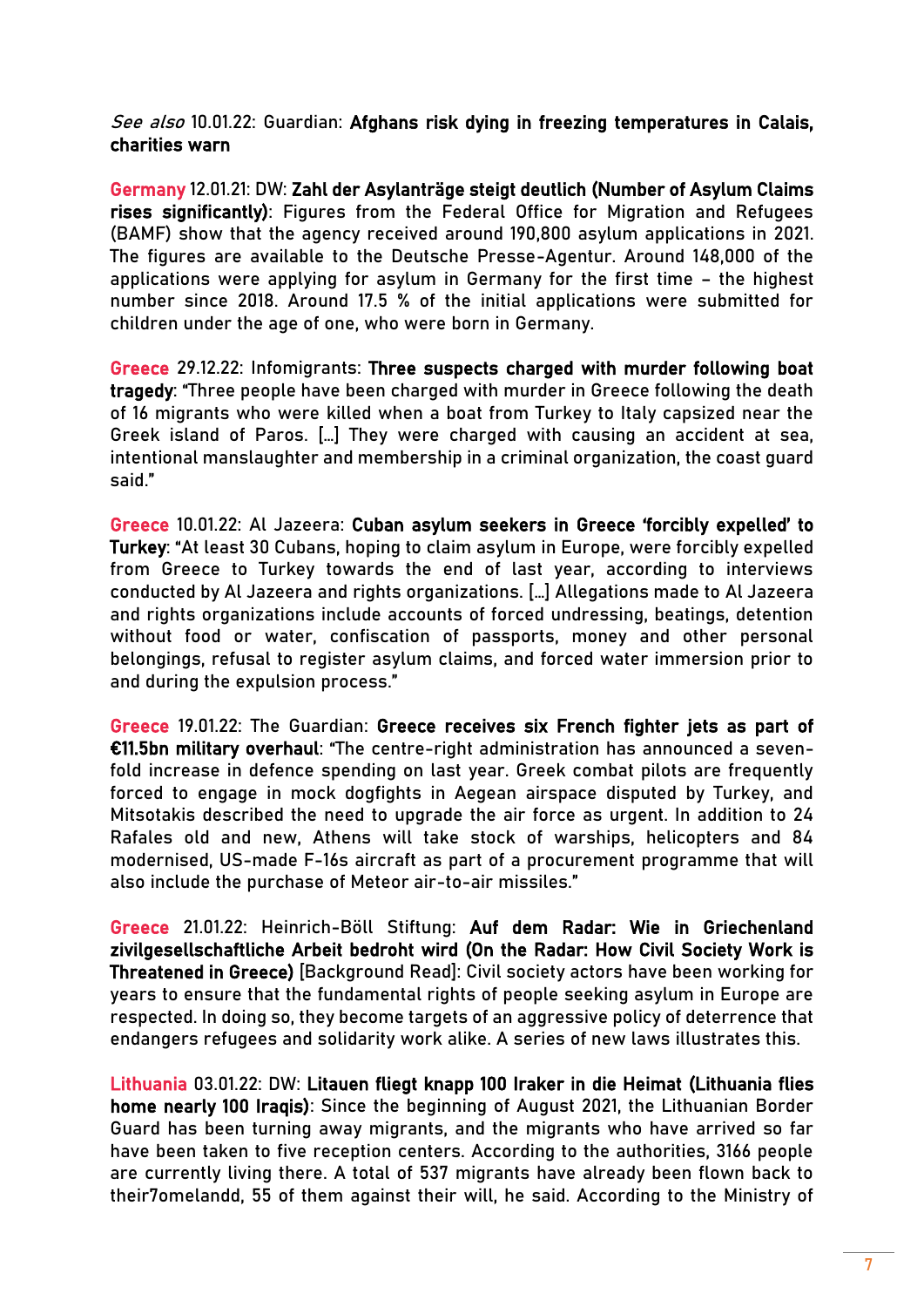Interior in Vilnius, a total of 98 migrants who entered the country illegally via the border with neighboring Belarus left the Baltic EU country on board the plane headed for Baghdad and Erbil. It was the first charter flight of this kind.

#### See also 03.01.22: taz: [Litauen kriminalisiert Flüchtlingshilfe](https://www.taz.de/!5825500) (Lithuania criminalizes Refugee Support)

Poland 27.01.2022: The Guardian: [Poland starts building wall through protected forest](https://www.theguardian.com/world/2022/jan/27/poland-starts-building-wall-through-protected-forest-at-belarus-border)  [at Belarus border](https://www.theguardian.com/world/2022/jan/27/poland-starts-building-wall-through-protected-forest-at-belarus-border): "Poland has started building a wall along its frontier with Belarus aimed at preventing asylum seekers from entering the country, which cuts through a protected forest and Unesco world heritage site. The Polish border guard said the barrier would measure 186km (115 miles), almost half the length of the border shared by the two countries, reach up to 5.5 metres (18ft) and cost €353m (£293m). It will be equipped with motion detectors and thermal cameras."

#### See also 30.12.21: The Guardian: Trapped at Europe's door: inside Belarus's makeshift [asylum dormitory](https://www.theguardian.com/global-development/2021/dec/30/trapped-at-europes-door-inside-belaruss-makeshift-asylum-dormitory)

Portugal / Morocco 12.01.22: Middle East Online: [Portugal, Morocco sign deal to let in](https://middle-east-online.com/en/portugal-morocco-sign-deal-let-moroccan-workers)  [Moroccan workers](https://middle-east-online.com/en/portugal-morocco-sign-deal-let-moroccan-workers): "Portugal and Morocco signed an agreement Wednesday [12 February] setting out legal guidelines for Moroccans to live and work in the European Union country, as part of an effort by the two countries to fight illegal migration and human trafficking. The deal came after fears that undocumented migrants seeking a way into the EU were increasingly targeting Portugal, as boats carrying African migrants from Morocco arrived in recent years on the southern Portuguese coast."

Spain 03.01.22: The Guardian[: Death toll of refugees attempting to reach Spain doubles](https://www.theguardian.com/world/2022/jan/03/death-toll-of-refugees-attempting-to-reach-spain-doubles-in-2021)  [in 2021](https://www.theguardian.com/world/2022/jan/03/death-toll-of-refugees-attempting-to-reach-spain-doubles-in-2021): "An estimated 12 people a day died or disappeared while trying to reach Spain in 2021, more than double the total for the previous year. The 4,404 refugees who perished included 205 children, according to Caminando Fronteras (Walking Borders). In a report published on Monday, the NGO noted that the number of deaths was more than twice the 2,170 deaths and disappearances recorded in 2020."

Spain 27.01.2022: EFE: [Salvamento rescata a 131 inmigrantes en tres barcas en](https://www.efe.com/efe/canarias/portada/salvamento-rescata-a-131-inmigrantes-en-tres-barcas-lanzarote-y-fuerteventura/50001319-4726734?s=09)  [Lanzarote y Fuerteventura](https://www.efe.com/efe/canarias/portada/salvamento-rescata-a-131-inmigrantes-en-tres-barcas-lanzarote-y-fuerteventura/50001319-4726734?s=09) (Rescue rescues 131 migrants in three boats in Lanzarote and Fuerteventura): Salvamento Marítimo has rescued during the early hours of Thursday, morning, 27 January, 131 immigrants, including eight minors, located aboard three boats in waters near the Canary Islands, two approaching Lanzarote and one south of Fuerteventura.

See also 14.01.22: ECRE: [Atlantic Route and Spain: One in Five Canary Route Journeys](https://ecre.org/atlantic-route-and-spain-one-in-five-canary-route-journeys-end-deadly-spanish-rescue-service-restarts-reporting-law-reform-lets-young-new-arrivals-work/)  [End Deadly, Spanish Rescue Service Restarts Reporting, Law Reform Lets Young New](https://ecre.org/atlantic-route-and-spain-one-in-five-canary-route-journeys-end-deadly-spanish-rescue-service-restarts-reporting-law-reform-lets-young-new-arrivals-work/)  [Arrivals Work;](https://ecre.org/atlantic-route-and-spain-one-in-five-canary-route-journeys-end-deadly-spanish-rescue-service-restarts-reporting-law-reform-lets-young-new-arrivals-work/) 27.01.2022: SER: [Rescatan una nueva patera en aguas cercanas a](https://cadenaser.com/emisora/2022/01/27/ser_lanzarote/1643267266_300196.html?s=09)  [Lanzarote y se busca otra en la costa de Teguise](https://cadenaser.com/emisora/2022/01/27/ser_lanzarote/1643267266_300196.html?s=09) (A new skiff is rescued in waters near Lanzarote and another one is sought off the coast of Teguise)

UK 06.01.22: The Big Issue: [Campaigners slam Priti Patel's 'flawed and dangerous' plan](https://www.bigissue.com/news/social-justice/campaigners-slam-priti-patels-flawed-and-dangerous-plan-to-x-ray-asylum-seekers-to-verify-their-age/)  [to x-ray asylum seekers to verify their age:](https://www.bigissue.com/news/social-justice/campaigners-slam-priti-patels-flawed-and-dangerous-plan-to-x-ray-asylum-seekers-to-verify-their-age/) "Priti Patel's plan to use x-rays and CT scans to prove asylum seekers are the age they claim to be has been branded "flawed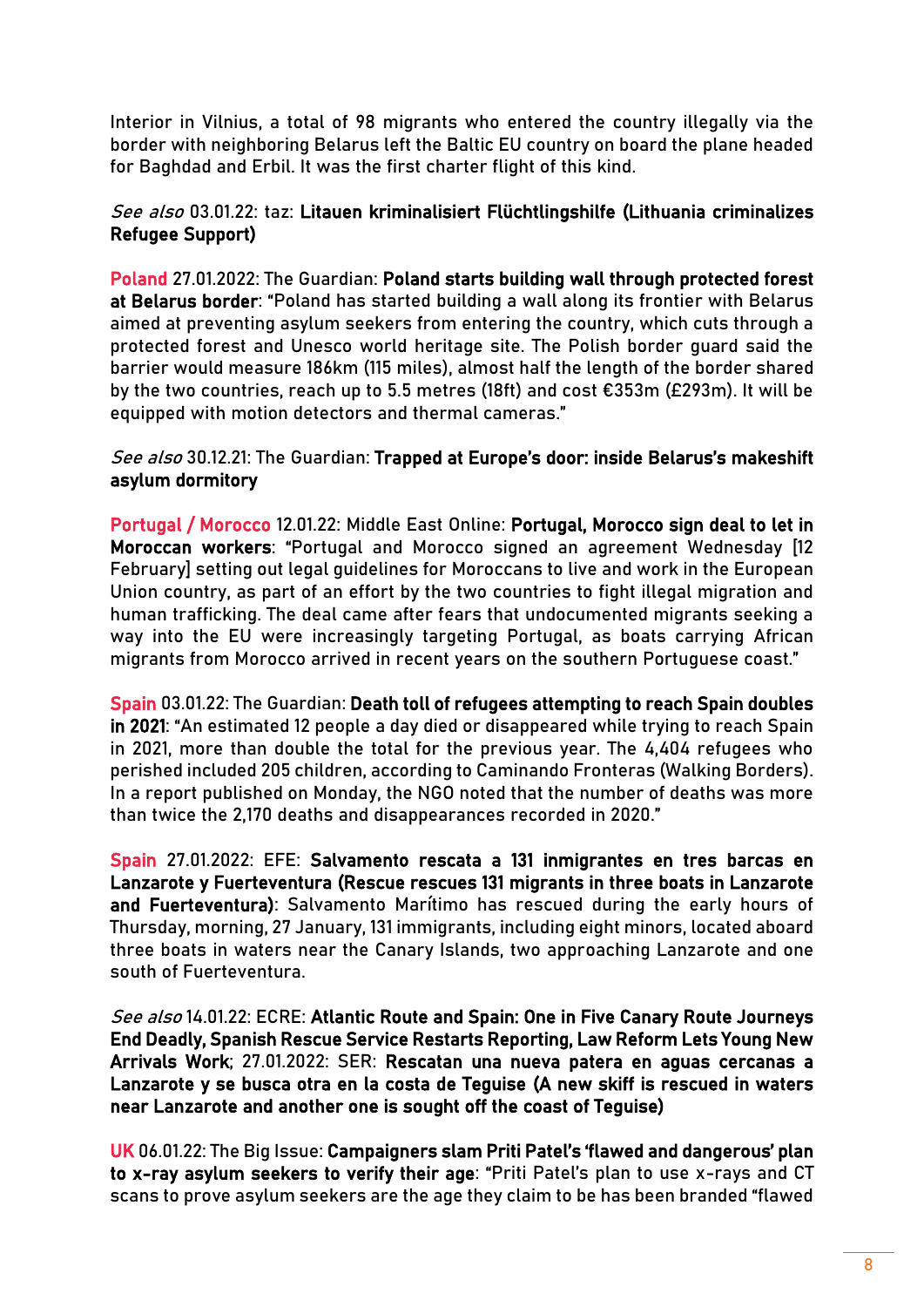and dangerous". The home secretary announced the formation of a new scientific advisory committee which will consider methods used in other countries such as Finland and Norway which examine a person's teeth and bones when they are seeking safety."

UK 28.01.22: JungleOfCalais: Deeration Isotrope<sup>"</sup>: Marine gegen Schlauchboote ("Operation Isotrope": Navy against dinghies): Instead of the UK Border Force, which is subordinate to the Home Office and thus has a civilian character, the navy is soon to take over the lead in combating migration across the English Channel. Even though it is only fragmentary to see what exactly Operation Isotrope is, it "marks a drift of the border regime from the civilian to the military, with civilian and military actors amalgamating, and thus joins the militarisation of other sections of the EU's external border. This is linked to a shift in the political view of migration from the social to categories of national security and hybrid warfare – in other words, to a sphere of hyper-securitisation in which military resources are applied to (and against) civilians."

#### See also 17.01.22: Al Jazeera: UK to task military with stopping migrant boat crossings: [Reports](https://www.aljazeera.com/news/2022/1/17/uk-to-task-military-with-stopping-migrant-boat-crossings-reports)

## EUROPEAN UNION

EU 30.12.21: Al Jazeera: [Timeline: The European Union and migration in 2021](https://www.aljazeera.com/features/2021/12/30/timeline-european-union-and-migration-in-2021) [Background Reads]: Al Jazeera takes a look at the key developments shaping European countries' response to migrant and refugee arrivals this year.

EU 11.01.21: The Guardian: [A data 'black hole': Europol or](https://www.theguardian.com/world/2022/jan/10/a-data-black-hole-europol-ordered-to-delete-vast-store-of-personal-data)dered to delete vast store of [personal data:](https://www.theguardian.com/world/2022/jan/10/a-data-black-hole-europol-ordered-to-delete-vast-store-of-personal-data) Since 2016, Europol has also been running a mass screening programme in refugee camps in Italy and Greece, sweeping up data from tens of thousands of asylum seekers in search of alleged foreign fighters and terrorists. According to a partially declassified EDPS inspection report obtained under freedom of information laws, "routine checks" by Europol of migrants crossing EU borders "are not allowed" as there is "no legal basis" for such a programme. The screening may have resulted in migrants' personal data being stored on a criminal database regardless of any links being found to crime or terrorism. Europol has declined to reveal any operational details.

EU 14.01.22: Infomigrants: [EU and UNHCR raise alarm over pushback methods in](https://www.infomigrants.net/en/post/37885/eu-and-unhcr-raise-alarm-over-pushback-methods-in-poland-latvia-and-lithuania)  [Poland, Latvia and Lithuania:](https://www.infomigrants.net/en/post/37885/eu-and-unhcr-raise-alarm-over-pushback-methods-in-poland-latvia-and-lithuania) European Union and UNHCR officials have announced that Latvia, Lithuania and Poland still use "pushbacks and other violations of human rights" at the borders to keep migrants out. They added that they are also denying access to aid groups trying to help people in the border region with Belarus.

#### See also 28.01.22: ECRE: EU Eastern Borders: Interior Ministers Want to Beef Up ['Protection' of Borders](https://mailchi.mp/ecre/ecre-weekly-bulletin-28012022?e=56a9f3c58e#EB)

EU / Egypt 21.01.22: Middle East Eye: [EU plans joint bid with Egypt to lead global](https://www.middleeasteye.net/news/eu-egypt-plans-bid-lead-global-counter-terrorism-body)  [counter-terrorism body](https://www.middleeasteye.net/news/eu-egypt-plans-bid-lead-global-counter-terrorism-body): "Officials in Brussels […] approved the EU-Egypt bid to co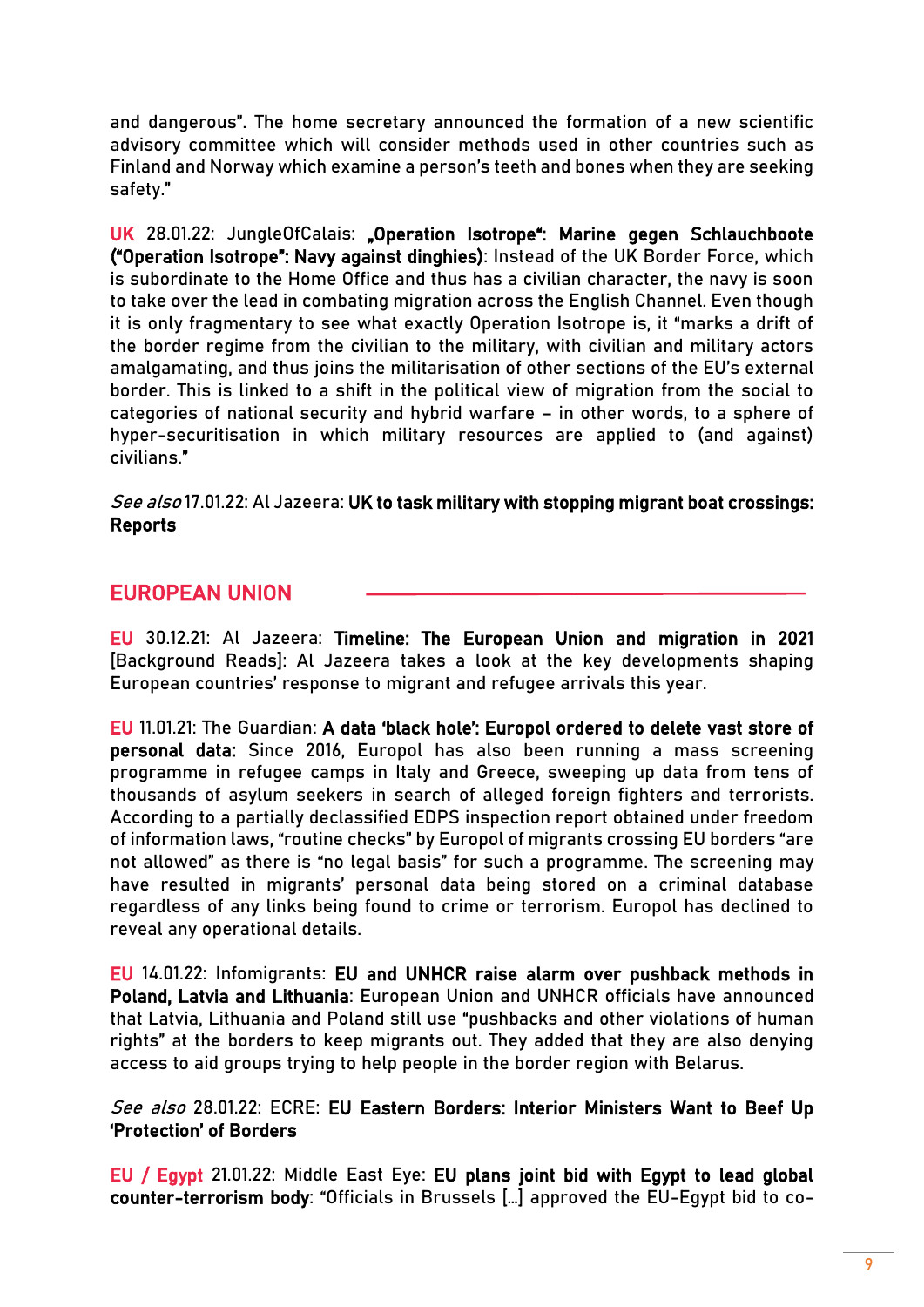chair the Global Counterterrorism Forum (GCTF), despite widely documented evidence of human rights abuses and the use of counter-terrorism powers in the country since President Abdel Fattah el-Sisi seized power in 2013. The bid was proposed by France, which currently heads the EU Council's rotating presidency, on 11 January, one day after the Cairo-based Arabic Network for Human Rights Information (ANHRI) said it had been forced to close because of government persecution."

FRONTEX 28.01.22: Statewatch: [Funds for Fortress Europe: spending by Frontex and](https://www.statewatch.org/analyses/2022/funds-for-fortress-europe-spending-by-frontex-and-eu-lisa/)  [eu-Lisa](https://www.statewatch.org/analyses/2022/funds-for-fortress-europe-spending-by-frontex-and-eu-lisa/) [Background Read]: "This article examines spending between 2014 and 2020 by two EU agencies that play a key role in the EU's border security complex: eu-Lisa (dealing with the maintenance and operation of large-scale IT systems and databases) and Frontex (dealing with border control, deportations and risk analysis). It shows a vast expansion in the 'datafication' of the EU's borders, significant spending on the ongoing attempt to step up the number of deportations, and argues that although there is a degree of transparency over the expenditure of EU agencies, a significant layer of opacity remains in place."

## REPORTS

12/2021: Europa Must Act: "[All I want is to be free and leave](https://www.europemustact.org/post/all-i-want-is-to-be-free-and-leave-life-in-the-closed-controlled-access-centre-in-samos)". Life in the Closed [Controlled Access Centre in Samos](https://www.europemustact.org/post/all-i-want-is-to-be-free-and-leave-life-in-the-closed-controlled-access-centre-in-samos): "This short report focuses on two of the leading narratives consistently pushed by the authorities: that people are safer in a closed facility; and that the closed camp in Samos constitutes an improvement in living conditions when compared to the old overcrowded hotspot. Between 10/10/2021 and 10/12/2021, 6 semi-structured interviews were conducted with different residents of the Samos C.C.A.C. The residents have shared detailed accounts of their experiences in the camp, which present a very different picture to that painted by the EU and Greek governments. Contrasting the testimonies of residents with the statements of the authorities, this report shows that state assurances regarding the safe and humane nature of closed facilities are not tenable."

01/2022: Caminando Fronteras: [Monitoreo del Derecho a la Vida en la Frontera](https://caminandofronteras.org/wp-content/uploads/2022/01/MONITORE-DALVES_v05.pdf)  [Occidental Euroafricana](https://caminandofronteras.org/wp-content/uploads/2022/01/MONITORE-DALVES_v05.pdf) (Monitoring the Right to Life on the Euro-African Western Border): The figures presented as part of this monitoring are intended to contribute information to processes driven by migrant communities and the families of the victims, about what is happening on the Euro-African Western Border. Therefore, these data are presented as a necessary step on the road to the reparation of the dead and disappeared in making them visible. In addition, the monitoring seeks to promote policies of justice and non-repetition on the border.

01/2022: Human Rights Watch: [Ethiopia: Returned Tigrayans Detained, Abused:](https://www.hrw.org/news/2022/01/05/ethiopia-returned-tigrayans-detained-abused) "Ethiopian authorities have arbitrarily detained, mistreated, and forcibly disappeared thousands of ethnic Tigrayans recently deported from Saudi Arabia, Human Rights Watch said today. Saudi Arabia should stop holding Tigrayans in abhorrent conditions and deporting them to Ethiopia, and instead help the United Nations High Commissioner for Refugees (UNHCR) to provide them with international protection. [...] Human Rights Watch interviewed 23 Tigrayans - 20 men and 3 women - who were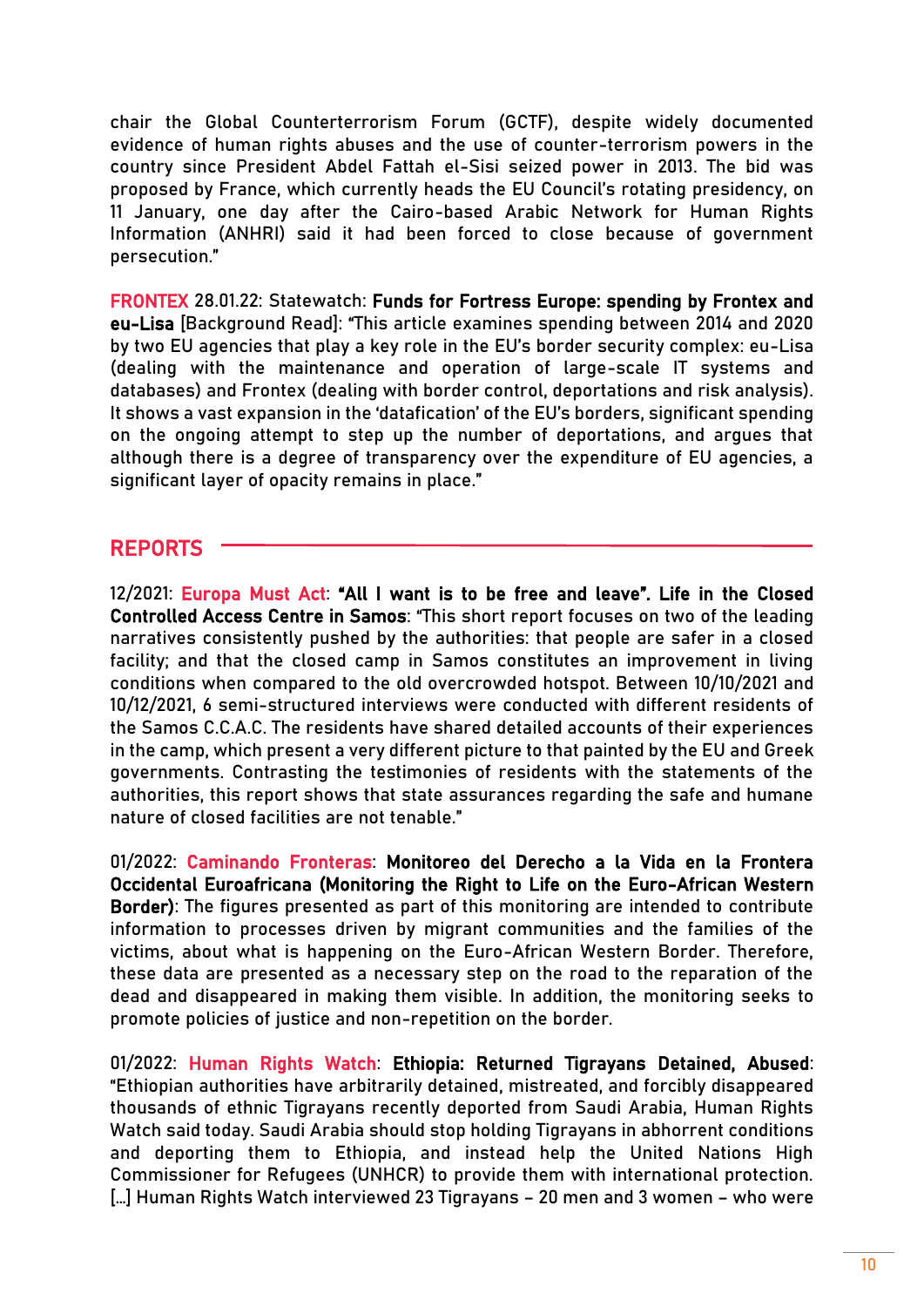deported from Saudi Arabia between December 2020 and September 2021, with the majority deported between June and August 2021, and subsequently detained in Ethiopia between April and September."

01/2022: AP: [Migrant abuses continue in Libya. So does EU border training:](https://apnews.com/a30dd342513aeeede5a7558de4c3089d) "A confidential European Union military report calls for continuing a controversial EU program to train and equip Libya's coast guard and navy despite growing concerns about their treatment of migrants, a mounting death toll at sea, and the continued lack of any central authority in the North African nation. The report, circulated to EU officials this month and obtained by The Associated Press, offers a rare look at Europe's determination to support Libya in the interception and return of tens of thousands of men, women and children to Libya, where they face insufferable abuse. Compiled by Italian navy Rear Adm. Stefano Turchetto, head of the EU arms embargo surveillance mission, or Operation Irini, the report acknowledges the "excessive use of force" by Libyan authorities, adding that EU training is "no longer fully followed." Find the report [here.](https://www.documentcloud.org/documents/21185907-libyan-coast-guard-and-navy-monitoring-four-months-report-august-november-2021)

## CAMPAIGNS

Campaign Migrant Solidarity Network: NO FRONTEX: "The Swiss parliament has decided to strengthen the European border protection agency Frontex with 61 million Swiss francs annually. With this money, Frontex is to seal off Europe's external borders further and speed up special flights for forced deportations across Europe. We say YES to freedom of movement for all and NO to Frontex. Therefore we start a referendum."

Campaign Refugees in Libya: Solidarity with Refugees in Libya: Refugees in Libya have launched a [GoFundMe campaign](https://www.gofundme.com/f/solidarityrefugeesinlibya?utm_campaign=p_cp+share-sheet&utm_medium=chat&utm_source=whatsApp) to support them "with basic needs including medicines. 3 months in the street have been very tough." Refugees in Libya have been protesting against the inhuman treatment in Libya for months, "we have been forcibly intercepted at sea by the so-called Libyan coast guard - funded by the Italian and European authorities - and then brought back to prisons and inhumane concentration camps. Some of us had to repeat this cycle of humiliation two, three, five, up to ten times. We tried to raise our voice and spread our stories. We taught these to institutions, politicians, journalists but apart from very few interested ones, our stories remained unheard. We were deliberately silenced. But not anymore."

## UPCOMING EVENTS

Public Seminar 23.02.22 // 5 - 6.30 pm (GMT) // Online: [The Constitutive Exterior: EU](https://www.rsc.ox.ac.uk/events/the-constitutive-exterior-eu-border-externalisation-and-the-social-dynamics-of-the-senegal-river-valley)  [border externalisation and the social dynamics of the Senegal River Valley:](https://www.rsc.ox.ac.uk/events/the-constitutive-exterior-eu-border-externalisation-and-the-social-dynamics-of-the-senegal-river-valley) This talk by Hassan Ould Moctar will situate the EU border externalisation process within the regional history and social dynamics of the Senegal River Valley. It draws from fieldwork data gathered in the Mauritanian border town of Rosso, a crucial node within the architecture of the EU border regime in West Africa.

Public Seminar 09.03.22 // 5 - 6.30 pm (GMT) // Online: [Carceral Geographies, Racial](https://www.rsc.ox.ac.uk/events/carceral-geographies-racial-violence-the-contested-mediterranean-borderzone)  [Violence: The contested Mediterranean borderzone:](https://www.rsc.ox.ac.uk/events/carceral-geographies-racial-violence-the-contested-mediterranean-borderzone) Maurice Stierl